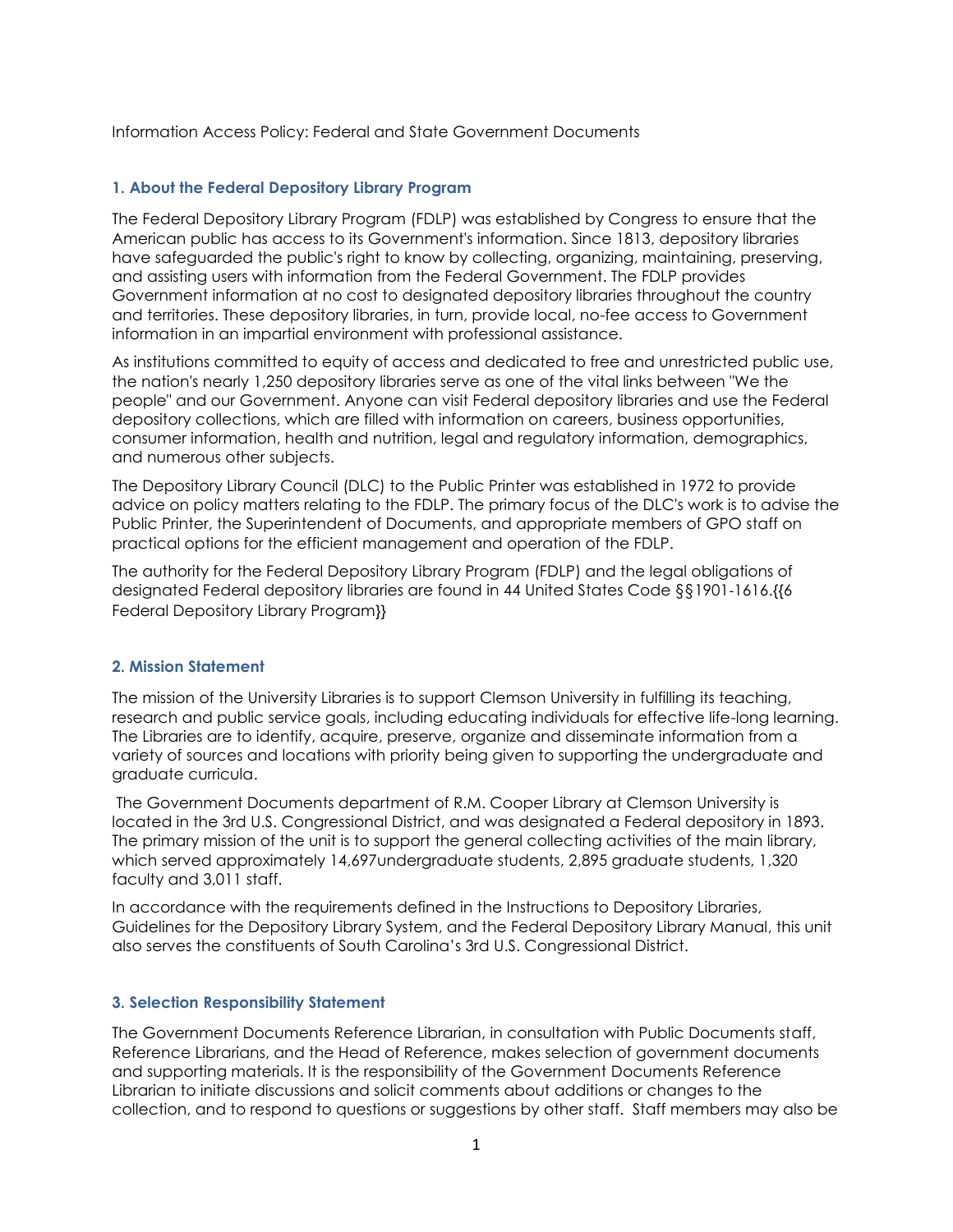consulted to evaluate and/or select new items offered through GPO surveys as well as to assist in the annual review of items currently selected. They may also identify commercially published materials for the collection. In making selection decisions, the Government Documents Reference Librarian will consider general policy issues, format, availability of space, and needs of the users of the collection.

# **4. Subject Areas & Collection Arrangement**

Based on the mission statement and general subject areas defined earlier, the library has identified which government agencies and types of documents support the information needs of the community. To guide selectors in developing a balanced collection, priorities have been set regarding the collection intensity level of each subject.

The majority of the Federal Documents collection is arranged using the Superintendent of Documents classification, and housed on Level 3 of the R.M. Cooper Library. Several other collections share this space: The South Carolina State Documents collection (which is arranged by South Carolina classification), and a large collection of Technical Reports in microfiche and print formats (which are arranged by technical report number).

There is a small collection of government publications shelved at the Reference Desk. These are generally collections of statistics, such as the Statistical Abstract of the United States, or other reference-type materials. These items are listed in the online catalog by SuDoc number, with a temporary location of READY REFERENCE. In addition, a dummy book is placed in the Documents collection alerting the patron to its temporary location.

Several key Reference titles are cataloged using the Library of Congress classification scheme, and shelved in the Reference collection. Titles include United States Reports, United States Code, The Code of Federal Regulations, and Slip Laws. The latest edition of the Code of Federal Regulations (CFR) is retained in print in the Reference Collection. Historical issues are retained in microfiche. As the print volumes are superseded, earlier print volumes may be discarded, because we have made arrangements with the Law Library at the University of South Carolina to be the agency responsible for retaining this title. GPO, Clemson University, and the University of South Carolina have approved this Selective Housing Agreement.

It is a policy of the Reference Unit that there are no SuDoc-classified Documents in the regular Reference collection. To simplify access for our patrons, all federal documents classified in SuDocs are either shelved in the Ready Reference collection on Level 4, or in the Federal Documents collection on Level 3.

Several serial titles published by the federal government have been identified as key sources for the general collection. Therefore, these publications are cataloged using the Library of Congress classification scheme, and shelved in the main collection. These items are received in the Government Documents Unit, and are then routed to the proper department for processing. These documents are still part of the Depository Program, and so they cannot be discarded without following regular disposal procedures.

## **5. Formats**

Documents distributed in the FDLP are available in a variety of formats. The primary decision regarding the selection and retention of an item is whether the information falls within the library's subject scope, and the following considerations are made when deciding on the format of a selected item: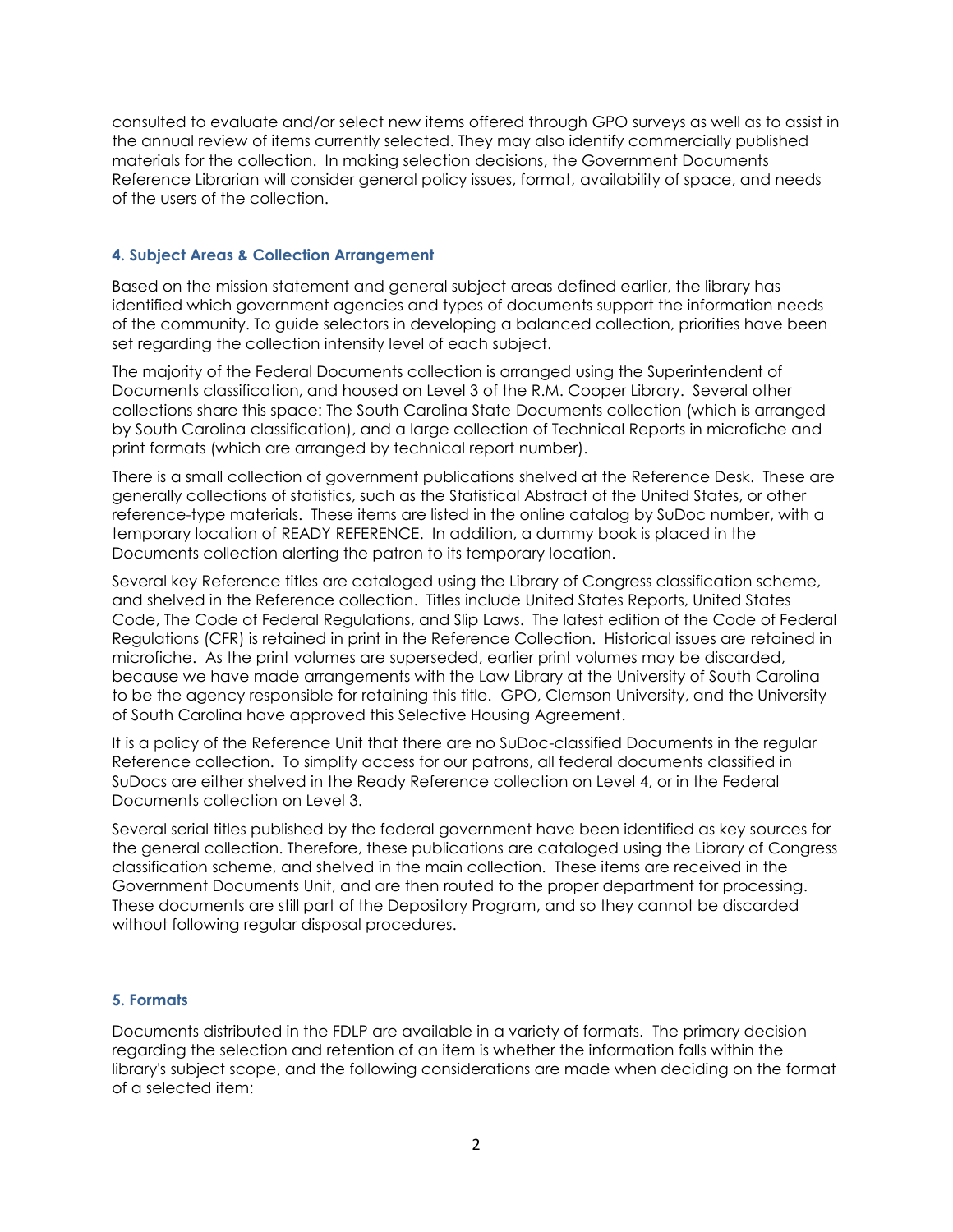- 1. Frequency of use
- 2. Space/storage capacity and frequency of publication
- 3. Cost of providing access
- 4. Resource sharing capabilities
- 5. Library's prior holdings

Guidelines for Format Consideration

Print: Paper copy is the preferred format since it is most easily handled by the general public. Because of space requirements and because the government is increasingly using microfiche and electronic products, the Library will be able to choose fewer items in paper in the future. It is the responsibility of the Government Documents Reference Librarian to determine what format is most appropriate when a choice is available. The Library should attempt to accommodate new formats as they become available.

Microforms: Patrons are generally resistant to using microfiche, so it will be chosen only after careful consideration. In cases where a document is only produced or distributed in microfiche, we will, of course, be forced to select that item in microfiche. Certain collections, such as Senate hearings and GAO reports, are preferred in microfiche, based on use and size of the collection. These materials are processed in the same manner as any other publication - with no difference in priority. The collection will be maintained according to FDLP standards for preservation and maintenance. The primary location for viewing and printing microfiche is the Reserve Room on Level 2. We do have several microfiche viewers, but they will not permit printing, and they are not in good repair. As these machines fail, they will not be replaced, but we will rely instead on the equipment in the Reserve Room.

We own several small collections in microfilm. This includes a collection of historical Agricultural Extension Publications (which are only summarily listed in the online catalog) and historical copies of the Federal Register. These items are located in the lone microfilm cabinet.

Single Sheets: Any document that is only a single page will be placed in a plastic sleeve before it is shelved (in the regular circulating collection). These items should not be bar coded, nor security stripped. The Date due slip should be placed so that it does not cover any printed information.

Notepads: Increasingly we are being sent entire pads of a single page of information. In such cases, we will retain one copy of the sheet, and it will be handled as a single sheet (see above.)

Serials: Most serial titles will be bound, so no item records should be created for single issues. Once a volume is bound, item records should be created for that bound volume. Unbound serial issues should be placed in Princeton Folders. Any serial that has holdings listed in the online catalog should be housed in a blue plastic Princeton Box.

Loose-Leaf Services: The federal government continues to provide information in loose-leaf format, although many of these materials are moving to electronic only access. As new materials are sent, superseded pages will be discarded in accordance with the superseded list. Because of staff time and other budgetary considerations, item numbers for materials in this format will be examined very closely before being added to the collection.

Maps: Cooper Library selects the majority of maps available through the depository program. Many of these are already in the online catalog, and the department is currently adding all maps to the online catalog, beginning with the most important series from the United States Geological Survey. See the Maps link on the Libraries' Home page for more details.

Posters: Only posters published on topics that support the curriculum will be selected.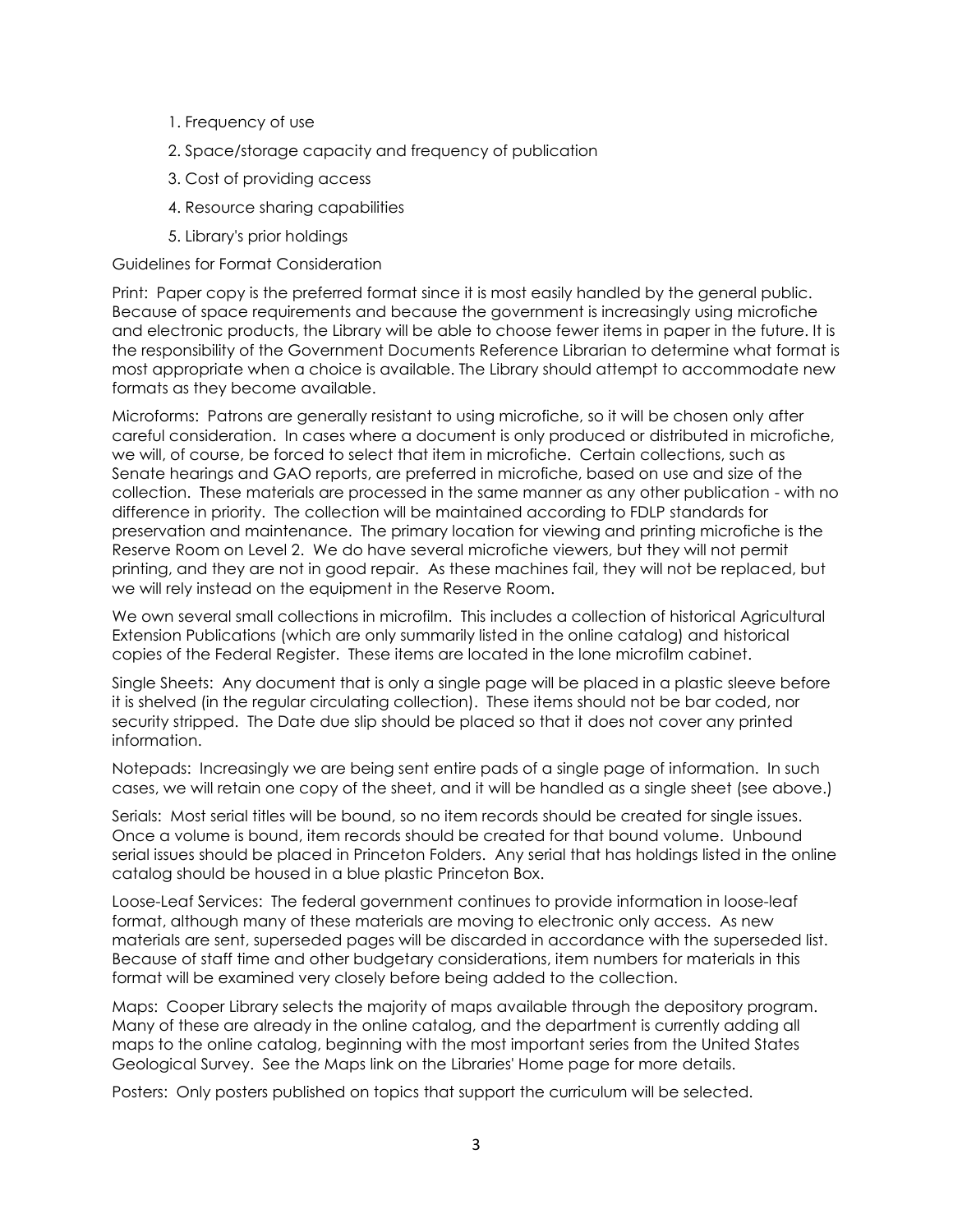Kits: As with videos in the collection, kits are shelved in the main stacks.

Videos: The collection includes a small number of materials in VHS format. Since there are so few of these videos, they are shelved in the main collection stacks. Only if security or space becomes an issue will these materials be relocated.

Electronic Products: Cooper Library will follow the guidelines to electronic products suggested by the Federal Depository Library program. This includes an Internet Use Policy, Minimum Technical Requirements and Recommended Specifications for Public Access Workstations in Federal Depository Libraries, Public Service Guidelines For Government Information in Electronic Formats, and Guidelines on Substituting Electronic for Tangible Versions of Depository Publications. All of these policies are listed on the FDLP Desktop.

## **6. Selection Tools, Non-Depository Items, Retrospective Sources**

The following lists are tools are regularly consulted in the selection process. Several of these publications can be used to find reviews of government publications (marked with R).

Depository Items:

List of Classes of U.S. Government Publications Available for Selection by Depository **Libraries** 

Union List of Item Selections

Federal Depository Library Manual, Appendix A, "Suggested Core Collection Annotated for Small to Medium Public and Academic Libraries and for all Law Libraries." (Note: I have revised this list to reflect title changes and additions and deletions.)

Federal Depository Library Manual, Appendix B, "Maps Available for Selection."

Federal Depository Library Manual, Appendix C, "Basic Collection."

Monthly Catalog of United States Government Publications

Publications Reference File (PRF) (ceased in 1995. Latest edition is in microfiche in the Documents Office)

U.S. Government Online Bookstore

GPO Subject Bibliographies

Non-Depository Items:

Documents to the People (DttP) R

Journal of Government Information R

Guide to U.S. Government Publications (Andriot)

Government Reports Announcements and Index (NTIS)

DOCEX - Library of Congress's Documents Expediting Project:

Also useful for retrospective collecting, identifying and directly contacting government agencies for documents not in the Federal Depository Library Program

Miscellaneous publishers' catalogs

Retrospective Sources: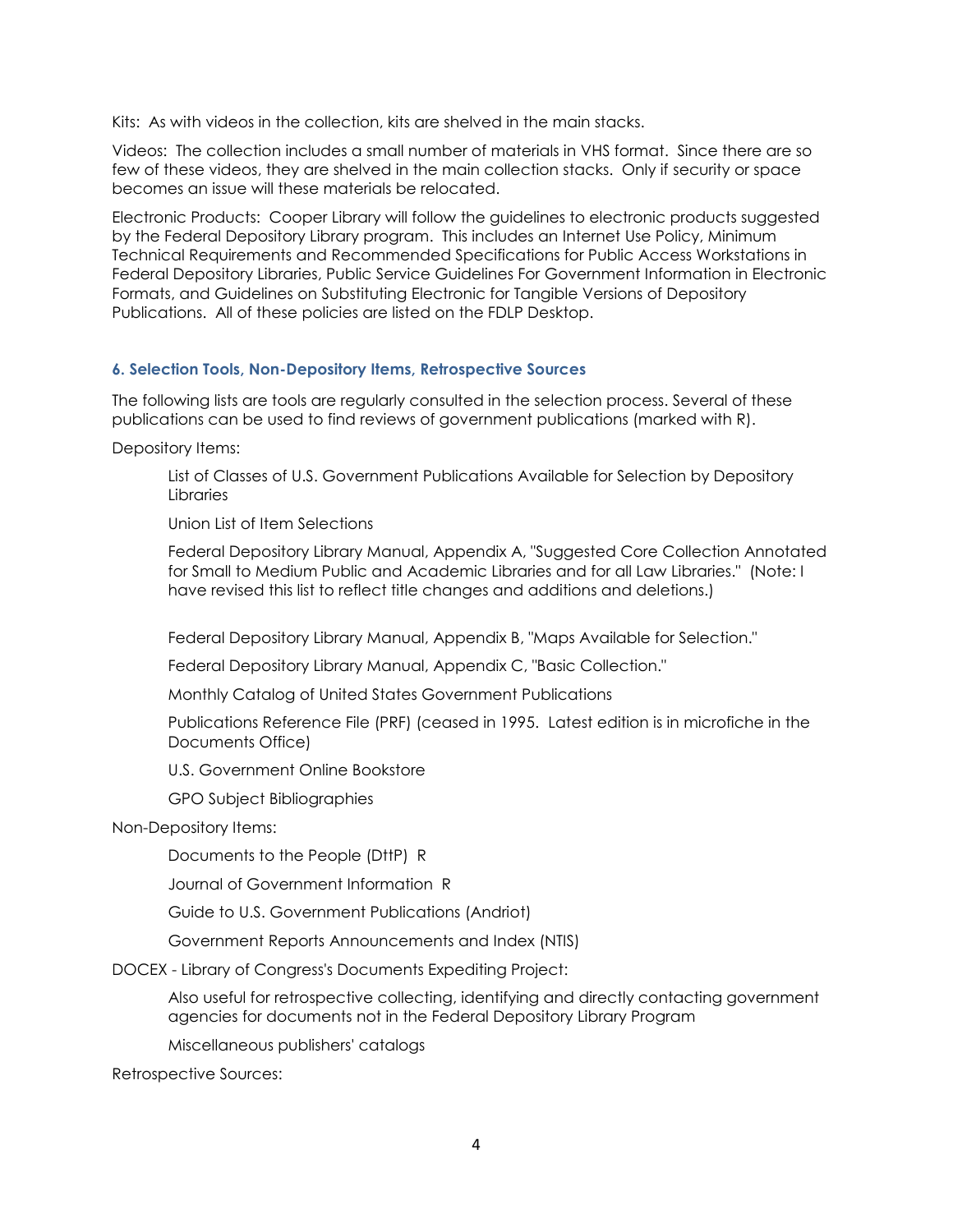As time and resources permit, the Government Documents Reference Librarian will identify areas of the collection that need to be developed. In addition to the Documents Expediting Project, the following sources will be used to identify and acquire out-of-print documents: offers lists from other depository libraries; gift and exchange programs; and older versions of the Monthly Catalog such as Benjamin Perley Poore's Descriptive Catalogue of the Government Publications. In addition, rare and/or valuable documents will be identified, and an effort will be made to acquire those, which we do not own, and to preserve those that we do own. Preservation activities will be coordinated with the Head of Special Collections.

# **7. Resource Sharing**

Selections and deselect ions are made with some knowledge of the scope of the other depository collection of the 3rd Congressional District and of the holdings of the other depository libraries in the state of South Carolina.

By participation in SCLA GODORT, the Government Documents Reference Librarian learns about other local depository collections and is able to make more informed decisions regarding resource-sharing commitments. Information is shared also through other types of informal professional contact. The Reference Librarian makes referrals for on-site use of these other libraries by using the Union List of Item Selections, OCLC, and telephone contacts. Cooper Library both loans and borrows depository materials through interlibrary loan under the same guidelines as the rest of the collection.

# **8. Collection Evaluation**

### Statistical Analysis:

Since bibliographic records and local library holdings for government documents are available online through an OPAC or other database, there exists a wider range of possibilities for gathering needed statistics. Statistics will be analyzed in relation to the collection and community profile. They include evaluating interlibrary loan requests submitted by patrons and those filled by the documents unit, determining how often documents circulate or are used in the library by noting the frequency that particular items are shelved, and noting the number of reference questions answered successfully using the documents collection. In addition, as older documents are returned to the collection after circulation, they will be added to the online catalog.

## Patron Satisfaction:

Questions regarding the use of Federal Documents will be integrated into any questionnaires, surveys or interviews directed to the user community in order to assess the impact of the collection.

### Zero-Based Collection Review:

A zero-based collection review (evaluating item numbers on an individual basis) will be conducted throughout the year, and new item additions and/or deletions will be implemented at the time of the annual item selection update cycle.

Evaluation of Standard Bibliographies and Lists:

Comparison of the government documents collection to standard lists, such as subject bibliographies or core collections lists will be used to ensure that standard items are included in the collection.

9. Collection Maintenance Statement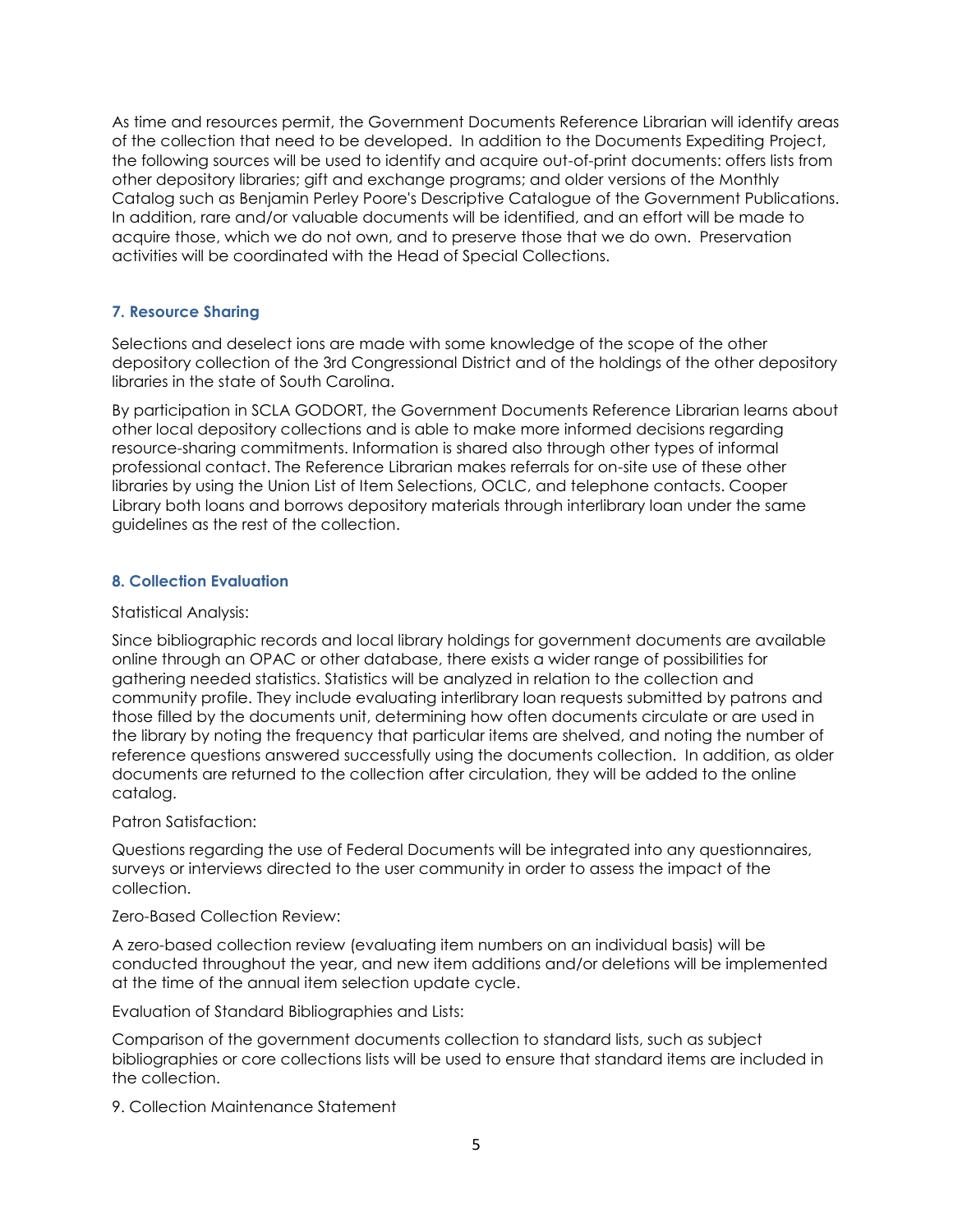The collection will be maintained in accordance with the guidelines set out in the Instructions to Depository Libraries. All documents will be clearly marked with the depository property stamp, shipping list date, and the SuDoc number. Items that are listed in the online catalog will be further identified with an eagle stamp. Holdings information to the piece level for all items received since 1994 is maintained in the online catalog. Holdings information for items from 1976 - 1994 is available through MarciveWeb Docs. Item selection will be reviewed annually, independently and in cooperation with other South Carolina Depository Libraries.

Superseded documents will be withdrawn. These documents may be reviewed for retention after five years, based on currency of information, historical value, use, physical condition, duplication of other sources, and the availability of alternative formats. Those titles no longer needed will be offered to other libraries and/or discarded. Hearings, for example, are regularly reviewed; those of lasting value are retained indefinitely. Disposal procedures are clearly outlined in the document Guidelines for the Disposal of U.S. Government Depository Publications for South Carolina Federal Depository Libraries. Any materials that are not needed by South Carolina libraries but might be of interest to others will be listed on the Needs and Offers List, or other appropriate steps will be taken to identify libraries who might be interested in these documents.

Worn documents will be evaluated for replacement or withdrawal. A deposit account will be maintained with the Government Printing Office to supplement the depository collection and to replace lost or damaged materials. Preservation activities include placing materials identified as acidic in phase boxes to prevent further deterioration and damage to surrounding materials.

Rare documents, or those of potential historical importance, will be evaluated with the assistance of the Head of Special Collections. A decision may be made to relocate some of these items to the Special Collections Department for preservation.

In the past, the procedures for binding documents were complicated and separate from the binding of other materials. To simplify the procedure and to integrate it into the system used in the rest of the library, binding is coordinated with Acquisitions personnel. Binding of periodicals and heavily used monographs is essential in preservation of the collection. As more materials are made public electronically, we foresee a decline in the need to bind materials.

Although there are particular areas where the collection is crowded, with proper stacks maintenance and disposal of documents the collection can fit nicely in the allotted space. Since space is usually not a consideration, every effort will be made to retain documents in paper format - especially in SuDoc number ranges for which we are responsible for permanent retention. There are some exceptions to this rule, notably the historical issues of the CFR, which are in microfiche.

In general, second copies of documents will be retained only if there is a demonstrated need, such as high circulation, subject matter related to our collection strengths, historical value, or value as a current events topic (such as particular senate hearings, newly released controversial report, or tax forms.) These second copies may be in a different format.

# **10. Access to the Collection**

The main function of the Documents department is to provide free and unimpeded access to government information to the general public.

As noted above, Federal Documents have been included in the Online Catalog since about 1994. Older materials are constantly being added to assist patrons in finding information. In addition, Cooper Library subscribes to an index of government publications from 1976 to date which is available on Federal Government Publications page and the Find Articles and